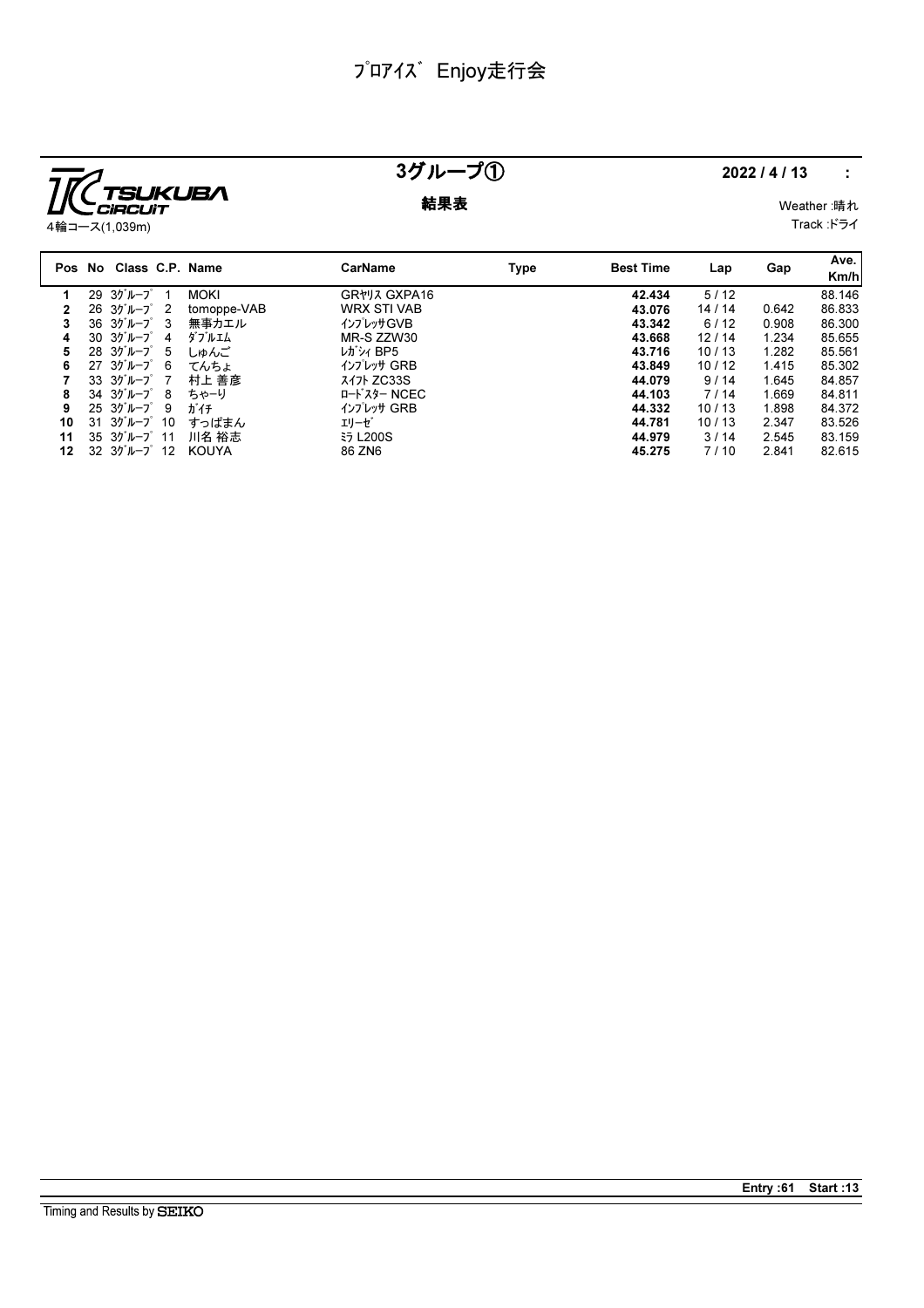

### 3グループ② 2022/4/13 :

**結果表** Weather :晴れ

Track :ドライ

|    | Pos No Class C.P. Name                            |             | CarName            | Type | <b>Best Time</b> | Lap   | Gap   | Ave.<br>Km/h |
|----|---------------------------------------------------|-------------|--------------------|------|------------------|-------|-------|--------------|
|    | $26.30 \text{ m} - 7^{\circ}$ 1                   | tomoppe-VAB | <b>WRX STI VAB</b> |      | 42.410           | 5/11  |       | 88.196       |
|    | $36 \t37'' - 7'$ 2                                | 無事カエル       | インプレッサGVB          |      | 43.375           | 8/11  | 0.965 | 86.234       |
| 3  | $30.30^{11}-7^{2}3$                               | ダブルエム       | MR-S ZZW30         |      | 43.922           | 6/12  | 1.512 | 85.160       |
| 4  | $33.35'' h - 7'$ 4                                | 村上 善彦       | <b>347 ZC33S</b>   |      | 44.011           | 6/12  | 1.601 | 84.988       |
| 5  | $34.30^{\circ}$ $\mu$ $-7^{\circ}$ 5              | ちゃーり        | ロードスター NCEC        |      | 44.138           | 3/12  | 1.728 | 84.743       |
| 6  | $25 \frac{3}{7}$ $\frac{1}{2}$ $\frac{1}{6}$      | ガイチ         | インプレッサ GRB         |      | 44.154           | 6/11  | 1.744 | 84.713       |
|    | $28.30 \text{ m} - 7^{\circ}$ 7                   | しゅんご        | レガシィ BP5           |      | 44.164           | 8/10  | 1.754 | 84.693       |
| 8  | $27 \t30^{\circ} \nu - 7^{\circ} \t8$             | てんちょ        | インプレッサ GRB         |      | 44.360           | 3/10  | 1.950 | 84.319       |
| 9  | $37 \t47'' - 7' \t1$                              | 南十字星        | ロードスター ND5RC       |      | 44.631           | 10/12 | 2.221 | 83.807       |
| 10 | $31 \t35''$ $\nu - 7^\circ$ 9                     | すっぱまん       | エリーゼ               |      | 44.742           | 9/11  | 2.332 | 83.599       |
| 11 | $35.3$ <sup>y'</sup> $\nu$ - $7^\circ$ 10         | 川名 裕志       | <b>ED L200S</b>    |      | 45.044           | 3/3   | 2.634 | 83.039       |
| 12 | $32 \frac{3}{7}$ $\frac{1}{2}$ $\frac{1}{2}$ $11$ | KOUYA       | 86 ZN6             |      | 45.580           | 4/10  | 3.170 | 82.062       |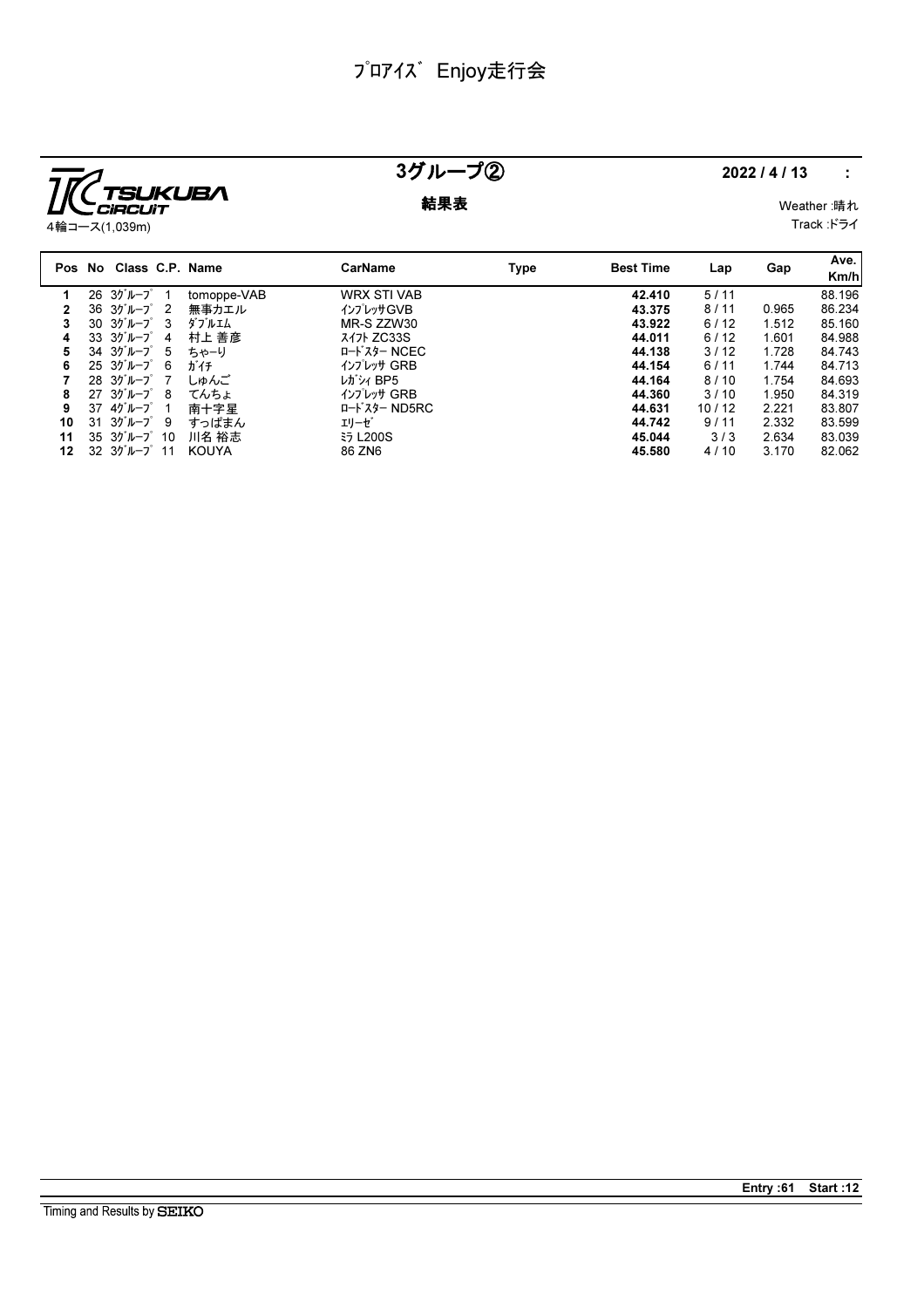

### 3グループ③ 2022/4/13 :

**結果表** Weather :晴れ

4輪コース(1,039m)

Track :ドライ

|    | Pos No Class C.P. Name                 |              | CarName            | Type | <b>Best Time</b> | Lap   | Gap   | Ave.<br>Km/h |
|----|----------------------------------------|--------------|--------------------|------|------------------|-------|-------|--------------|
|    | $26 \t37 \nu - 7$ 1                    | tomoppe-VAB  | <b>WRX STI VAB</b> |      | 41.823           | 9/13  |       | 89.434       |
|    | $25 \frac{3}{7}$ $\frac{1}{2}$ 2       | ガイチ          | インプレッサ GRB         |      | 43.216           | 4/11  | 1.393 | 86.551       |
|    | $36 \t37'' - 7' \t3$                   | 無事カエル        | インプレッサGVB          |      | 43.617           | 10/12 | 1.794 | 85.756       |
| 4  | $34 \t37 \nu - 7$ 4                    | ちゃーり         | ロードスター NCEC        |      | 44.101           | 12/13 | 2.278 | 84.814       |
| 5. | $35 \frac{3}{10} - 7^{\circ}$ 5        | 川名 裕志        | <b>₹∋ L200S</b>    |      | 44.362           | 12/12 | 2.539 | 84.315       |
| 6  | $33 \frac{3}{7}$ $10 - \frac{7}{7}$ 6  | 村上 善彦        | スイフト ZC33S         |      | 44.542           | 3/12  | 2.719 | 83.975       |
|    | $28.3$ <sup>y'</sup> $\nu$ - $7.7$     | しゅんご         | レガシィ BP5           |      | 44.560           | 6/11  | 2.737 | 83.941       |
| 8  | 37 4グループ<br>-1                         | 南十字星         | ロードスター ND5RC       |      | 45.059           | 3/12  | 3.236 | 83.011       |
| 9  | $31 \t30^{\circ}$ $\mu$ $-2^{\circ}$ 8 | すっぱまん        | エリーゼ               |      | 45.165           | 5/10  | 3.342 | 82.816       |
| 10 | $32 \t37'' - 7' \t9$                   | <b>KOUYA</b> | 86 ZN6             |      | 46.877           | 3/7   | 5.054 | 79.792       |